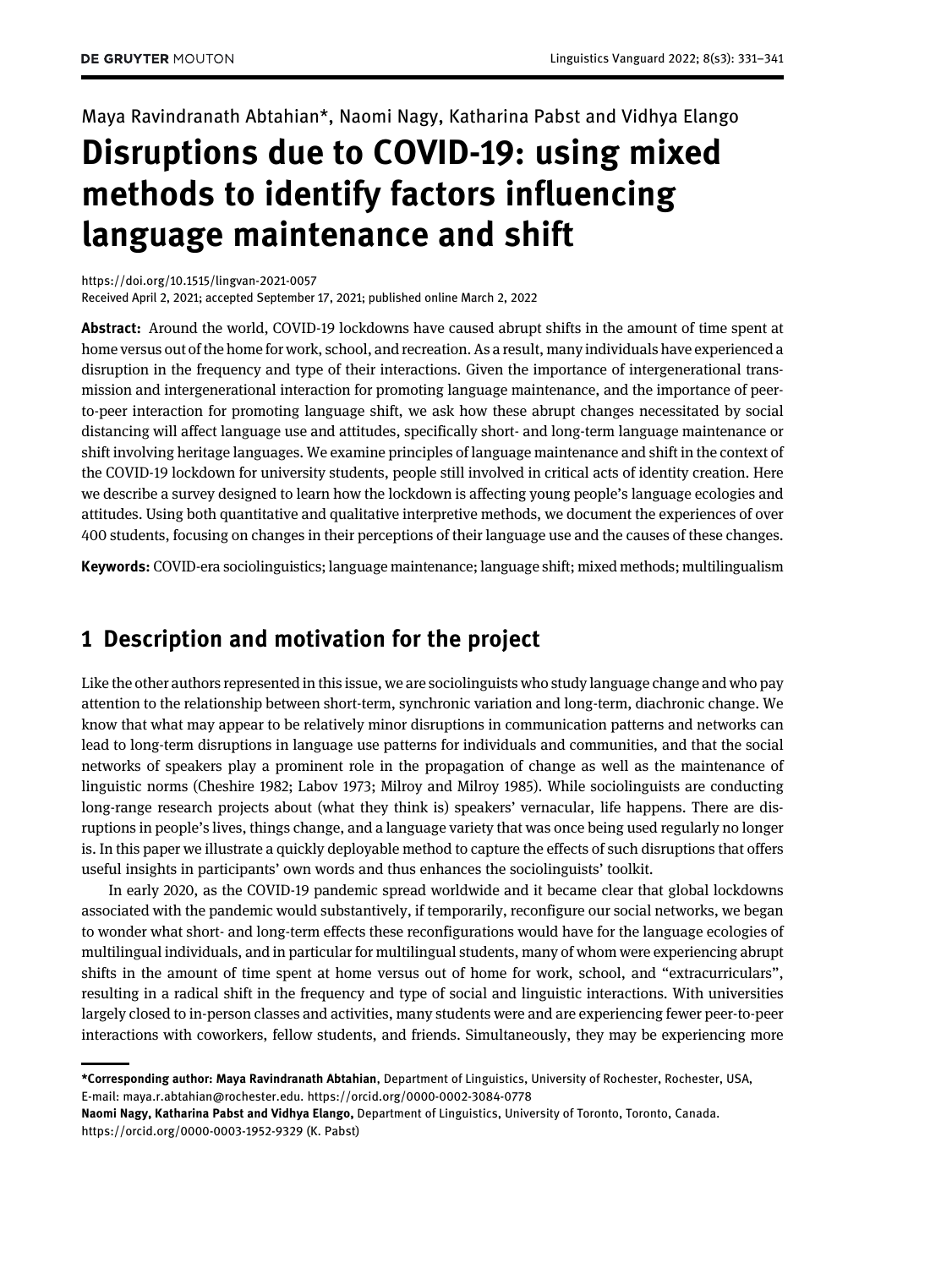intergenerational family interactions, or more online interactions with distantly located friends and family. How does this global event result in a change in the language ecologies of individual students, many of whom have been physically displaced and all of whom have experienced disruption in their daily lives? Our specific research questions are:

- (1) How do disruptions related to the COVID-19 lockdown disrupt multilingual students' language ecologies?
- (2) Have students changed the frequency and use of the languages in their repertoire?
- (3) Have the contexts in which students use particular languages changed?
- (4) How do disruptions in the makeup of social networks particularly the short-term loss of weak ties affect language maintenance in the long-term?

Much of the previous work on language shift and maintenance in the context of individuals' lives has focused on disruptive events like cross-national migration, starting school, or moving from one community to another. In this work we expand on this literature by investigating the disruptions of a global pandemic and its effects on language use. Social networks are a useful theoretical concept for linking micro-level interactions to macrolevel patterns [\(Granovetter 1973](#page-9-3): 1360) and for considering the relationship between life disruptions and language practices and use. [Li Wei \(1994\),](#page-10-0) for instance, demonstrates that language choice in multilingual communities is closely correlated with types of social network. In a study of heritage language maintenance among Chinese-English bilinguals in England, he found that membership in a particular church community – a dense network of speakers of multiple generations – led to more maintenance of Chinese among thirdgeneration speakers. Ana Celia Zentella's longitudinal findings from work in a bilingual Spanish-English community similarly demonstrate the corollary relationship between intergenerational ties and language maintenance ([Zentella 1997\)](#page-10-1). In her work, the dense, multiplex, intergenerational community of East Harlem largely promoted the maintenance of Spanish-English bilingualism. When social and political changes broke up these dense networks, the bilingual competence of its young members eroded.

Now, consider the fact that the goal of social distancing and lockdowns during the pandemic is to eliminate contact between weak ties that can spread the disease. The success of this method for inhibiting the spread of disease may also inhibit the diffusion of social and linguistic changes, as weak ties are typically conduits for the initial diffusion of an innovation, which then progresses through dense, multiplex networks ([Valente 1995\)](#page-10-2). In the case of language maintenance and shift, we expect that the loss of weak ties and the strengthening of dense intergenerational networks may promote the maintenance of "home languages" in the short-term, and potentially in the longer-term, particularly if they are accompanied by affective shifts in individuals' attitudes toward their home languages.

More broadly, then, we are also interested in learning about how people talk about the loss of weak ties and domains of use for particular languages and shifts in their own linguistic landscapes. How does this relate to talk about relationships with family and with others? How do they talk about their choices in terms of the situations in which they use different languages? How does it relate to how they see themselves?

We introduce here a survey created to investigate the types of life disruptions that students have experienced and the types of short-term language disruptions they have encountered. This online survey efficiently explores these questions with more students than could have been reached through interviews, especially given pandemic-related restrictions on face-to-face interviews. We also present our initial analysis of one open-ended survey question that asks participants to reflect on how their language practices will be affected in the long run – that is, what do individuals perceive as the relationship between these (hopefully) short-term disruptions in social networks and long-term changes in language practices?

As researchers adapt their data collection methods during the pandemic, they may not be able to foresee all the factors that affect the communities they work with or how these factors are experienced by the participants. A survey-based approach with some open-ended questions provides researchers with a quick, inexpensive way to assess how the people they work with have been affected. At the same time, our analytical approach can easily be extended to different types of data, such as sociolinguistic interviews, to draw out further details.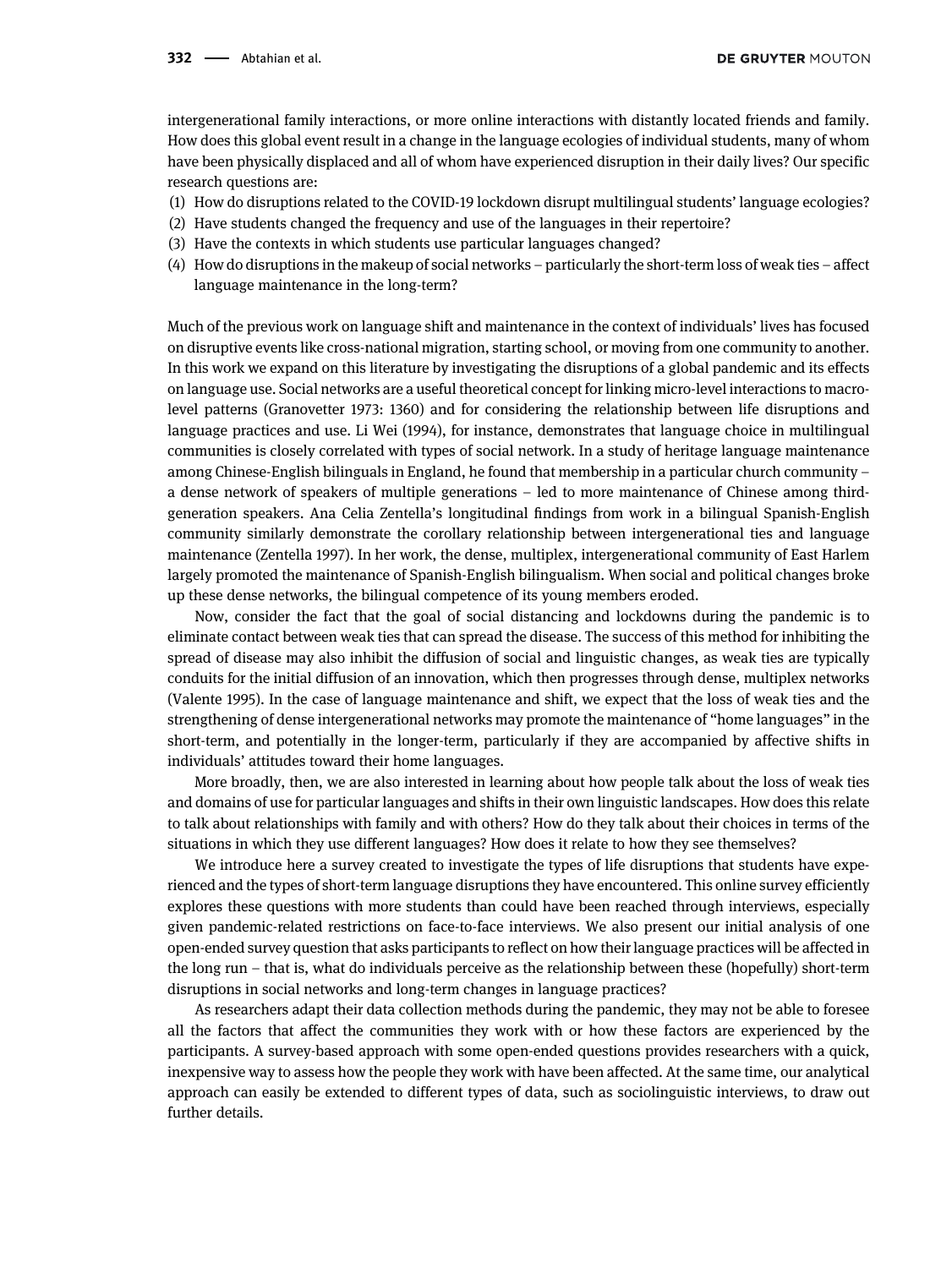## 2 Survey design and distribution of responses

To obtain data to address the questions above, we constructed an online survey and analyzed the responses both quantitatively and qualitatively. The survey was built in Qualtrics (version November 2020, copyright 2020 Qualtrics). Participants were recruited by students and research assistants studying at the University of Rochester (UR) in New York, USA, and the University of Toronto (Uof T) in Ontario, Canada. Multilingual students, undergraduate and graduate, were encouraged to respond. The data reported in this paper was collected between June and December 2020. The survey was begun by 488 people, and 392 students completed more than 25% of the questions and indicated speaking more than one language. These 392 were retained in the analysis reported here. Their degree of multilingualism (how many languages they speak) is reported in [Figure 1](#page-2-0) (by school) and [Figure 2](#page-2-1) (by school and level of study, either undergraduate or graduate).

[Figure 2](#page-2-1) shows that 179 respondents are bilingual, 135 are trilingual, and 72 report using four or more languages. The majority are from UR, which reports having students from 136 countries (of which 20 have English as an official language) and Uof T, which reports having students from 159 countries ([https://www.](https://www.utoronto.ca/about-u-of-t/quick-facts) [utoronto.ca/about-u-of-t/quick-facts\)](https://www.utoronto.ca/about-u-of-t/quick-facts). [Table 1](#page-3-0) lists the languages that the 392 student respondents reported using. Neither university was able to provide a list of the languages spoken by their students, but we expect that the languages listed in [Table 1](#page-3-0) are reasonably representative of the populations of the two schools which the majority of our participants attend (though we make no claims about the representativity of the sample numerically).

The first seven questions on the survey inquired about where each student was enrolled, what degree they were pursuing, and whether their work or living situation had changed, comparing before and during the pandemic. Subsequent questions asked students to "think back to your university days before the COVID-19 pandemic" and respond, via multiple-choice pull-down menus, to the following:

- (1) What languages did you use when you were talking/texting with others? Consider online, phone, and faceto-face conversations, written and spoken.
- (2) Which of those languages did you use EVERY DAY?
- (3) Which of those languages did you use ABOUT ONCE A WEEK?
- (4) Which of those languages did you use but LESS THAN ONCE A WEEK?
- (5) Who did you use each of your languages with? Consider online, phone, and face-to-face conversations, written and spoken.



<span id="page-2-1"></span><span id="page-2-0"></span>Figure 1: The total number of participants speaking two, three, or four or more languages at each university  $(n = 392)$ .

Figure 2: The number of participants, by number of languages spoken, school, and level of study ( $n = 386$ , excluding "Other" types of degrees).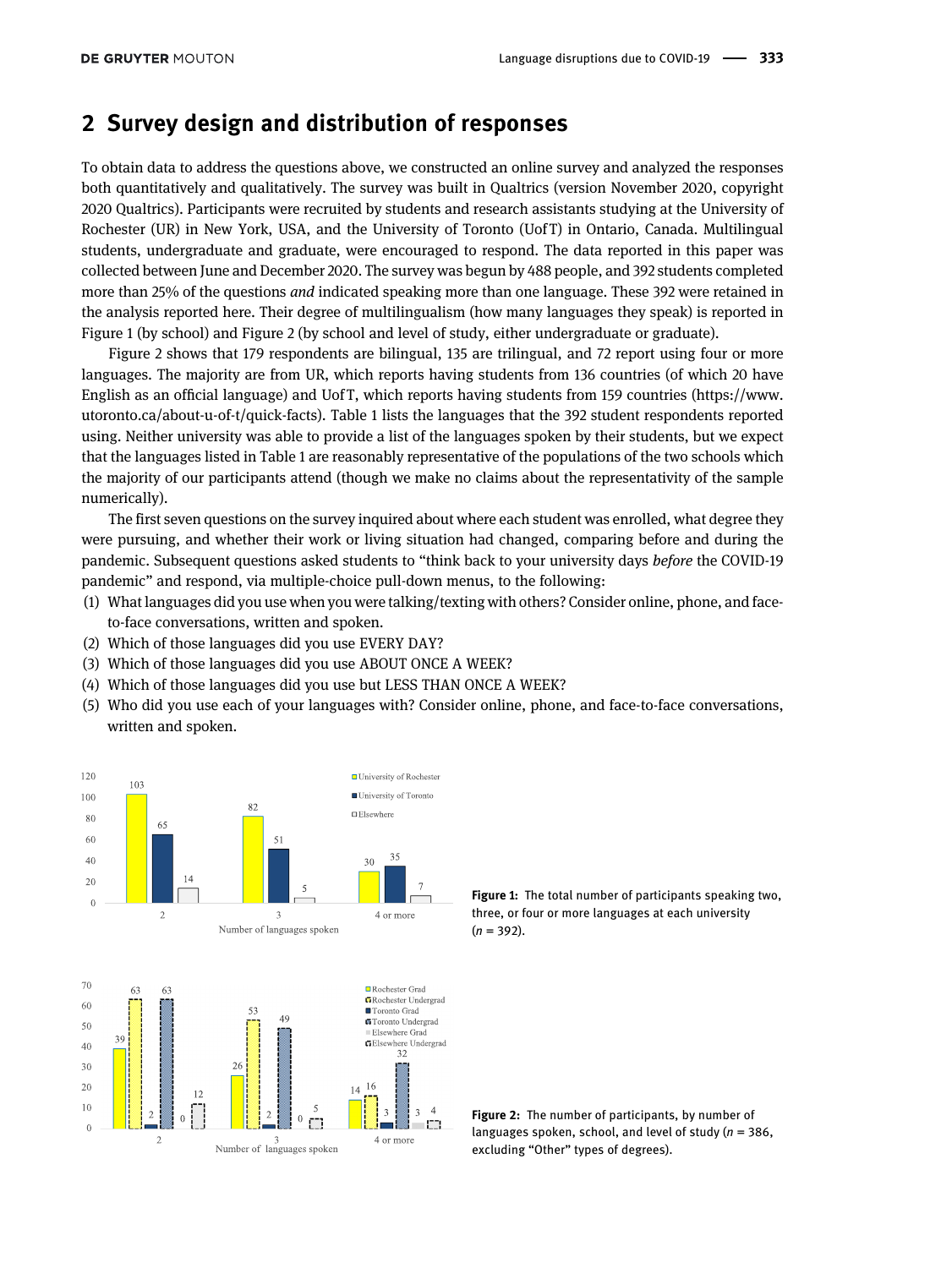| Languages              | before the pandemic | Number of students who used this language daily Number of students who used this language daily<br>during the pandemic |
|------------------------|---------------------|------------------------------------------------------------------------------------------------------------------------|
| English                | 319                 | 229                                                                                                                    |
| Mandarin               | 110                 | 97                                                                                                                     |
| Spanish                | 25                  | 23                                                                                                                     |
| Cantonese              | 19                  | 18                                                                                                                     |
| Korean                 | 13                  | 10                                                                                                                     |
| Arabic                 | 9                   | 7                                                                                                                      |
| Hindi                  | 9                   | 7                                                                                                                      |
| French                 | 6                   | 6                                                                                                                      |
| Turkish                | 5                   | 4                                                                                                                      |
| Persian                | 4                   | 3                                                                                                                      |
| Bengali                | 3                   | 5                                                                                                                      |
| Shanghainese           | 2                   | 2                                                                                                                      |
| Azerbaijani            | 1                   | 1                                                                                                                      |
| Nepali                 | 1                   | 0                                                                                                                      |
| Tamil                  | 0                   | 1                                                                                                                      |
| Taiwanese              | 1                   | 0                                                                                                                      |
| Japanese               | 1                   | 1                                                                                                                      |
| Jamaican Creole        | 1                   | 0                                                                                                                      |
| Another language or    | 78                  | 72                                                                                                                     |
| dialect <sup>a</sup>   |                     |                                                                                                                        |
| <b>Total responses</b> | 607                 | 486                                                                                                                    |

<span id="page-3-0"></span>Table 1: Languages that students reported using daily before and during the pandemic, together with the number of students who used each language on a daily basis.

<sup>a</sup>The only written-in languages reported by more than 10 respondents are Russian and Tagalog/Filipino.

- a. Rank the languages by how often you used to use them WITH YOUR FRIENDS.
- b. Next, rank the languages by how often you used to use them WITH YOUR FAMILY.
- c. Now, rank the languages by how often you used to use them WITH PEOPLE AT WORK.

The same set of questions was then repeated, with this prompt: "Now, let's talk about your language usage during the COVID-19 pandemic."

For the above questions, pull-down menus listed official languages from the countries that send the most university students to Rochester and Toronto, according to information provided by the university administrations. As that approach misses many languages that students speak, especially languages with no official status or label, we encouraged write-in responses. English, Mandarin, and "another language or dialect" (any not provided in the pull-down menus) remain the top three selections. [Table 1](#page-3-0) shows that fewer students reported using almost *every* language<sup>1</sup> during the pandemic than before.

[Figures 3](#page-4-0) and [4](#page-4-1) speak to disruptions in students' lives caused by the pandemic, and to the linguistic outcomes of changes to students' living and work situations. Overall, students experienced a large-scale shift from living on campus before the pandemic to living at home with a partner or family during the pandemic ([Figure 3\)](#page-4-0).

[Figure 4](#page-4-1) shows the linguistic outcomes of these changes in living situation on the left and the outcomes of changes in work situation on the right. There are slightly (but not significantly) more respondents who noted a language disruption among those whose living situation changed than among those whose did not. Additionally, significantly more respondents ( $p < 0.05$ , Fisher's exact test) noted a language disruption if their work

<sup>1</sup> Two minor exceptions are Bengali and Tamil, whose reported use slightly increased during the pandemic. Numbers for French, Shanghainese, Azerbaijani, and Japanese were stable.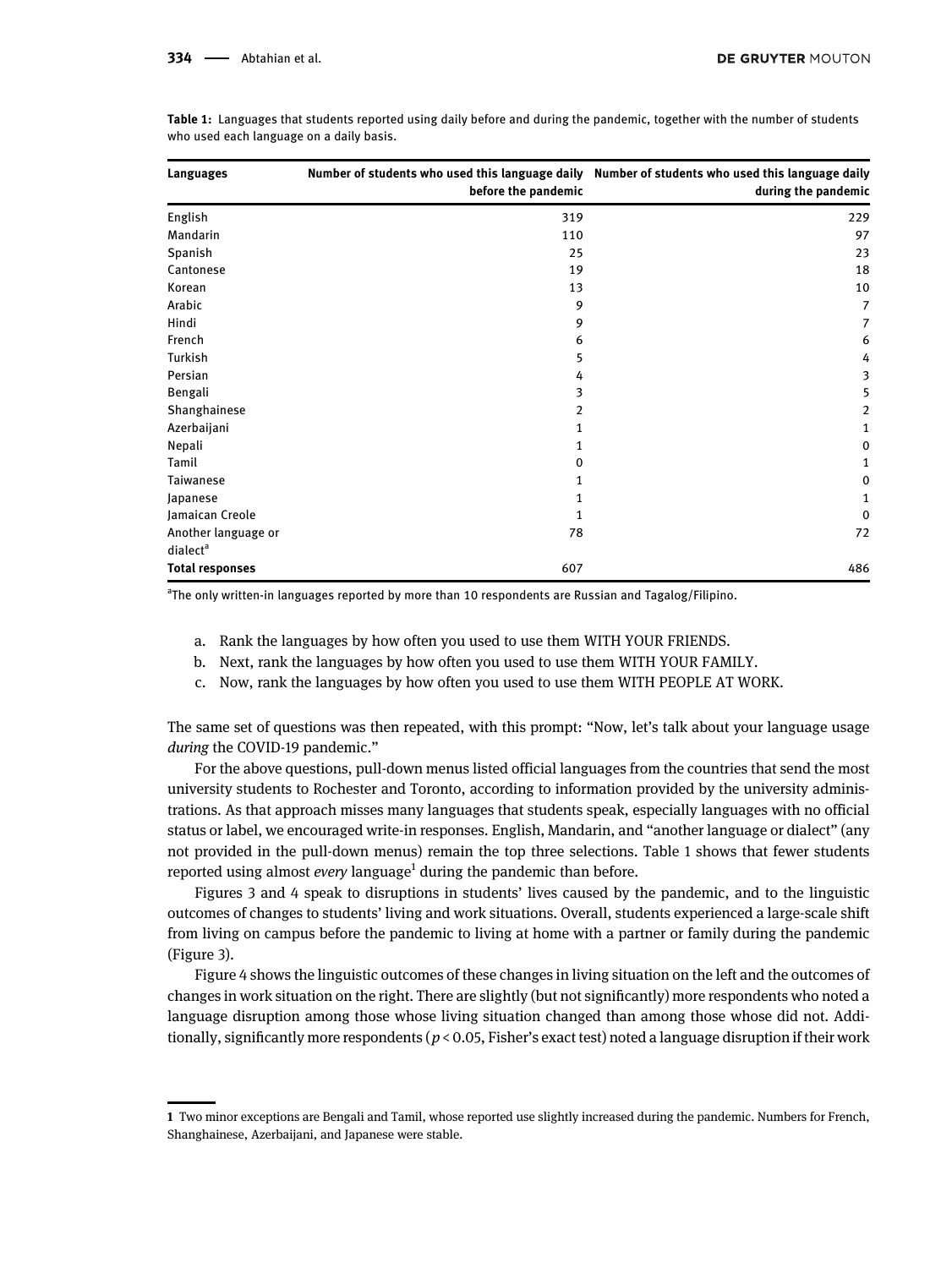#### **DE GRUYTER MOUTON**



 $\blacksquare$  During the pandemic  $\blacksquare$  Before the pandemic

<span id="page-4-1"></span><span id="page-4-0"></span>Figure 3: Disruption in students' living situations due to the pandemic  $(n = 392)$ .



situation changed than if it did not.<sup>2</sup> As we will see below, access to particular interlocutors as well as mode of interaction (phone vs. online vs. face-to-face) also affected respondents' language choices.

The survey then asked two open-ended questions. The first was:

(6) Next, think to the future, after the COVID-19 pandemic ends. How do you think your language practices will change? Consider online, phone, and face-to-face conversations.

Next, we invited participants to audio-record additional responses, through this prompt:

(7) People are interested to know about each others' experiences. Please consider recording your thoughts about your own experience here. We would like to know things like:What have been some of your biggest challenges, as a bi- or multilingual speaker during the COVID-19 pandemic? Have you found any unexpected advantages to being a bi- or multilingual speaker during the COVID-19 pandemic? Have you experienced discrimination or different treatment that you think is related to racism/stereotyping brought out by the COVID-19 pandemic? Do you think that changes in your living situation have changed what languages you use? Are you talking with some people more or less than you were before?

Participants were asked to record a response on their phone or computer and upload it to the survey website. Finally, we asked participants to indicate whether they wished to share their recordings, participate further in the project, or learn about the outcomes. We will share this paper with those saying yes to the latter.

Distributions of responses to the quantitative questions were determined; responses to question (6) were coded qualitatively, as described in [Section 3;](#page-5-0) and responses to (7) were automatically transcribed via Otter [\(https://otter.ai\)](https://otter.ai). We have not yet received enough of these recordings to analyze or present them, but we intend to share them, with appropriate permission, in a public archive, as proposed also by [Carmichael et al.](https://doi.org/10.1515/lingvan-2021-0050) and [Sneller et al.](https://doi.org/10.1515/lingvan-2021-0051) in other papers in this collection.

<sup>2</sup> Because of missing responses, the number of students reported in these graphs is smaller than the number who completed (most of) the survey.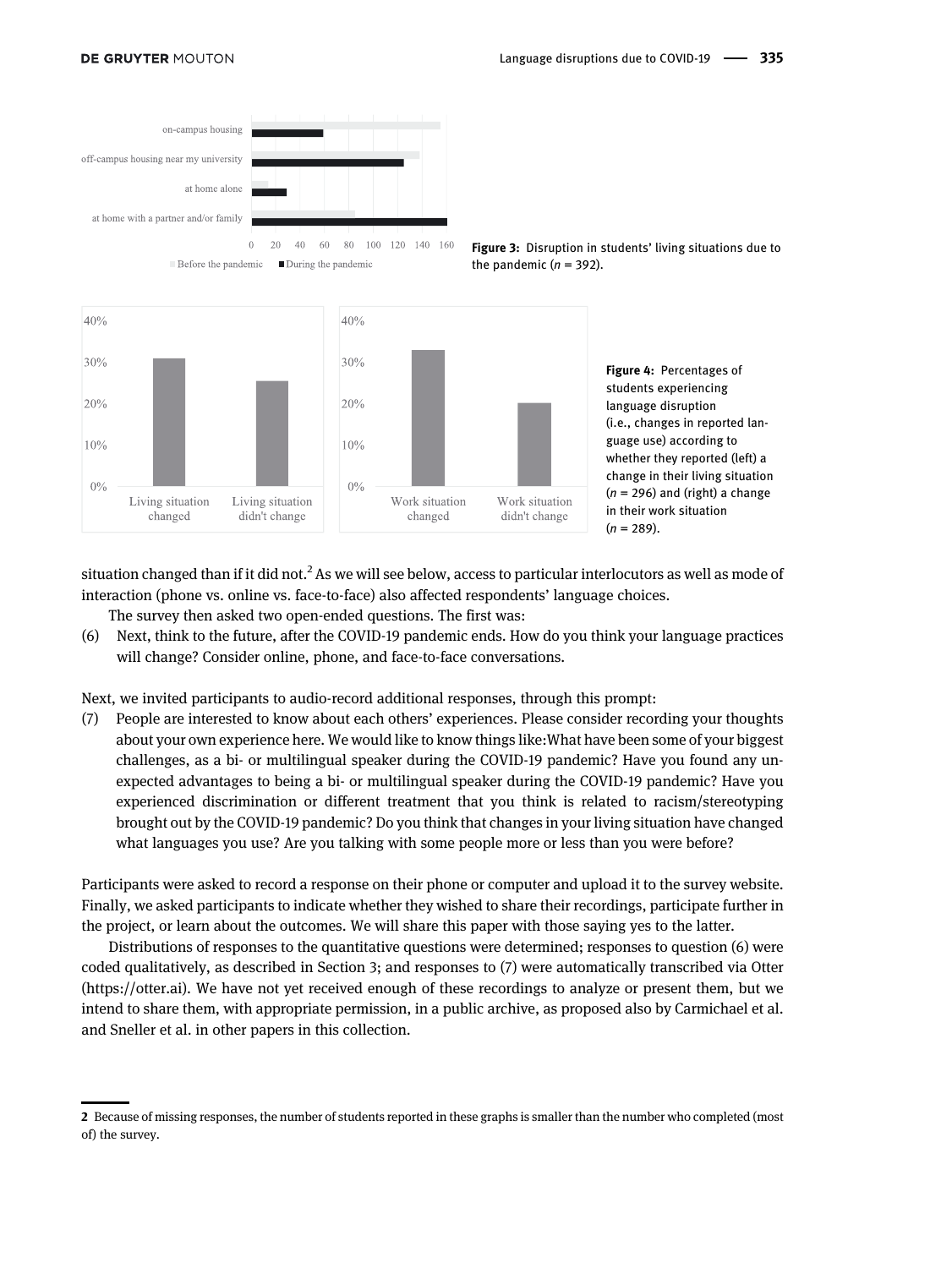# <span id="page-5-0"></span>3 Methods: qualitative content analysis of one open-ended question

This paper documents the beginning of a longer-term study of language use among multilingual students as the pandemic progresses. As we anticipate longer-term effects, our aim was to capture the initial disruption of the first round of lockdowns. In our analysis here we focus on participants' responses to the question in (6), designed to elicit qualitative data to elucidate responses to the questions in (1)–(5). Previous work has shown that this kind of mixed methods approach is important in studies of multilingual speakers' language practices as their circumstances tend to be diverse, so grouping them into predefined categories – although important for generalizations – often abstracts away from the nuances of their experience (Wł[osowicz 2014\)](#page-10-3). Multilingual students are not a monolithic group. Some were born and raised near their university, others moved there for their studies and are now far from family and friends. Students also vary in terms of language combination, proficiency, attitudes, and so on, all of which affect language choice (Wł[osowicz 2014\)](#page-10-3). Our goal is to illustrate how a mixed methods approach can complement and enrich the kind of (variationist) work discussed in this issue, building on the growing tradition of using speakers' interview content to understand their linguistic behavior (see, for example, [Carmichael 2017](#page-9-4); [Roberts 2016](#page-9-5); [Talmy 2010](#page-10-4)).

Our qualitative content analysis [\(Selvi 2020\)](#page-10-5) began by establishing recurring patterns in the data. Then the research assistant for this project, Erin Toohey, coded each participant's response according to the coding frame we developed, allowing us to determine the relative frequency of different response types. While this process is generally completed by one analyst, bringing multiple perspectives to the data mitigates individual biases [\(Cornish et al. 2014\)](#page-9-6). To ensure that the coding schema was applied consistently and captured nuances in the responses, we revised the themes and codes iteratively. The final coding frame is provided in [Table 2](#page-6-0), along with information about the distribution of responses (which we return to in [Section 4\)](#page-7-0). Percentages are rounded to the nearest whole number, and do not add up to 100% because some responses fit more than one theme or code and were therefore coded several times. Moreover, some students did not discuss changes in language choice or talked about languages other than English and their home language (for example, a language they were studying in university). [Table 2](#page-6-0) compares the distribution of the themes represented among those participants who discussed current changes  $(n = 88)$  and those who discussed long-term changes in their responses  $(n = 197)$ .

Some responses focused on how participants' language practices had changed during lockdowns caused by COVID-19, while others predicted future behavior. As a consequence, we divide answers into three categories: focus on language use during lockdown, captured in the middle column of [Table 2](#page-6-0), with examples such as (8); focus on language use post-pandemic (i.e., the intended meaning of the question), captured in the rightmost column of [Table 2](#page-6-0), with an example given in (9); and ambiguous, as in (10).

- (8) I have started talking to my family more often during the pandemic in my native language. (UR graduate student)
- (9) My language practices will go back to the way it was before the pandemic. I will use English primarily with my friends, in class, at work. With my family, I'll use English and Portuguese, usually going back and forth during conversation. (UR undergraduate student)
- (10) Not changing at all. (Uof T undergraduate student)

Comments that refer to both current and future changes, as in (11), were coded as both. More generally, comments were coded for more than one code or theme, if appropriate. To ensure consistency in coding, we reviewed each response and systematically checked them for whether they fit any theme. Comments that did not are not included in the tallies in [Table 2.](#page-6-0)

(11) Since I'm mostly spending time with my family, I'm speaking Bengali more frequently than English. I only use English when I speak to my friends online. After the pandemic, I will most likely speak more English than Bengali as I would spend more time outside. (Uof T undergraduate)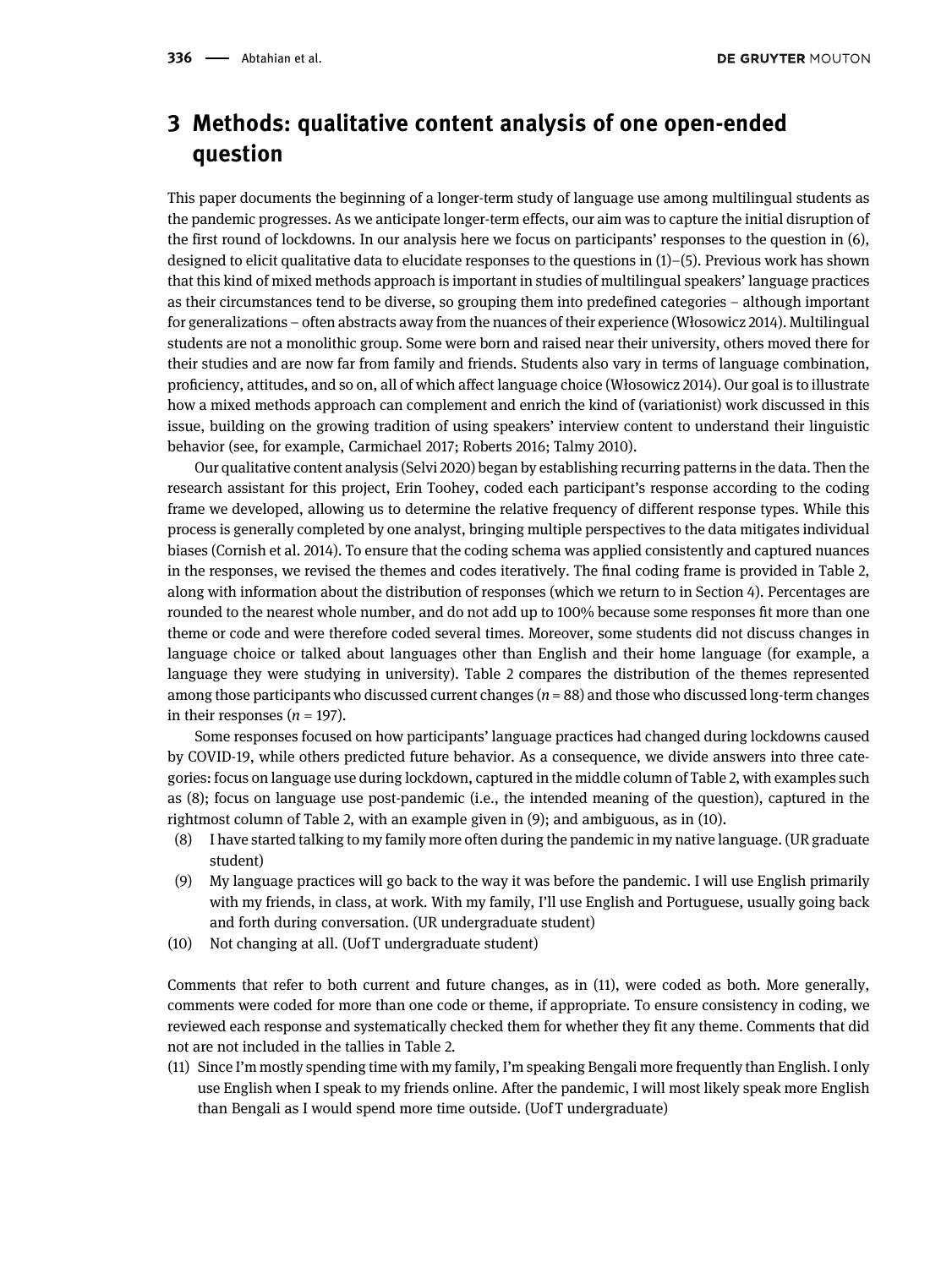<span id="page-6-0"></span>Table 2: Content analysis themes and codes found in the comments relating to language use during the pandemic and predicted language use after the pandemic, together with the percentage of responses that mention each theme or code compared with the total number of responses that discuss language use during the pandemic ( $n = 88$ ) or after the pandemic ( $n = 197$ ).

| <b>Themes and codes</b>                    | Percentage of responses relating to<br>language use during pandemic that<br>include this theme/code ( $n = 88$ ) | Percentage of responses relating to pre-<br>dicted language use after pandemic that<br>include this theme/code ( $n = 197$ ) |
|--------------------------------------------|------------------------------------------------------------------------------------------------------------------|------------------------------------------------------------------------------------------------------------------------------|
| No change                                  | 5                                                                                                                | 18                                                                                                                           |
| Theme 1: There has been/will be a          | 20                                                                                                               | 21                                                                                                                           |
| change in my English use                   |                                                                                                                  |                                                                                                                              |
| Code 1.1: Use of English more often        | 7                                                                                                                | 20                                                                                                                           |
| Code 1.2: Use of English less often        | 14                                                                                                               | 1                                                                                                                            |
| Theme 2: There has been/will be a          | 24                                                                                                               | 19                                                                                                                           |
| change in my home language use             |                                                                                                                  |                                                                                                                              |
| Code 2.1: Use of home language more        | 17                                                                                                               | 8                                                                                                                            |
| often                                      |                                                                                                                  |                                                                                                                              |
| Code 2.2: Use of home language less        | 7                                                                                                                | 11                                                                                                                           |
| often                                      |                                                                                                                  |                                                                                                                              |
| Theme 3: My language choice has            | 1                                                                                                                | 6                                                                                                                            |
| changed/will change due to a change in     |                                                                                                                  |                                                                                                                              |
| the use of certain media                   |                                                                                                                  |                                                                                                                              |
| Code 3.1: Change due to talking more       | 0                                                                                                                | 0                                                                                                                            |
| Code 3.2: Change due to texting or         | $\Omega$                                                                                                         | $\mathbf{1}$                                                                                                                 |
| writing online more                        |                                                                                                                  |                                                                                                                              |
| Code 3.3: Change due to phone calls        | 0                                                                                                                | 2                                                                                                                            |
| Code 3.4: Change due to more face-to-      | 0                                                                                                                | 4                                                                                                                            |
| face conversation                          |                                                                                                                  |                                                                                                                              |
| Code 3.5: Change due to less face-to-      | 1                                                                                                                | 0                                                                                                                            |
| face conversation                          |                                                                                                                  |                                                                                                                              |
| Theme 4: My language practices have        | 11                                                                                                               | 7                                                                                                                            |
| changed/will change due to a change in     |                                                                                                                  |                                                                                                                              |
| living situation                           |                                                                                                                  |                                                                                                                              |
| Code 4.1: Increase in the use of English   | 0                                                                                                                | 4                                                                                                                            |
| Code 4.2: Decrease in the use of           | 3                                                                                                                | $\mathbf{1}$                                                                                                                 |
| English                                    |                                                                                                                  |                                                                                                                              |
| Code 4.3: Increase in the use of home      | 7                                                                                                                | 1                                                                                                                            |
| language                                   |                                                                                                                  |                                                                                                                              |
| Code 4.4: Decrease in the use of home      | 1                                                                                                                | 2                                                                                                                            |
| language                                   |                                                                                                                  |                                                                                                                              |
| Theme 5: My language choice is depen-      | 19                                                                                                               | 13                                                                                                                           |
| dent on access to particular interlocutors |                                                                                                                  |                                                                                                                              |
| Code 5.1: Change in rate of use of a       | 8                                                                                                                | 8                                                                                                                            |
| particular language due to increased       |                                                                                                                  |                                                                                                                              |
| access                                     |                                                                                                                  |                                                                                                                              |
| Code 5.2: Change in rate of use of a       | 11                                                                                                               | 6                                                                                                                            |
| particular language due to decreased       |                                                                                                                  |                                                                                                                              |
| access                                     |                                                                                                                  |                                                                                                                              |
| Theme 6: I experience an emotional         | 3                                                                                                                | 3                                                                                                                            |
| response regarding my language use         |                                                                                                                  |                                                                                                                              |
| Code 6.1: Anxiety about English            | 1                                                                                                                | 0                                                                                                                            |
| Code 6.2: Anxiety about home               | 1                                                                                                                | 1                                                                                                                            |
| language                                   |                                                                                                                  |                                                                                                                              |
| Code 6.3: Anxiety about language use       | 0                                                                                                                | 1                                                                                                                            |
| Code 6.4: Positivity about English         | $\mathbf{1}$                                                                                                     | 0                                                                                                                            |
| Code 6.5: Positivity about home            | 0                                                                                                                | $\mathbf{1}$                                                                                                                 |
| language                                   |                                                                                                                  |                                                                                                                              |
| Code 6.6: Positivity about language use    | 0                                                                                                                | 0                                                                                                                            |

The bold rows are the themes. The non-bold rows below each theme (and indented below them) are the codes related to that theme.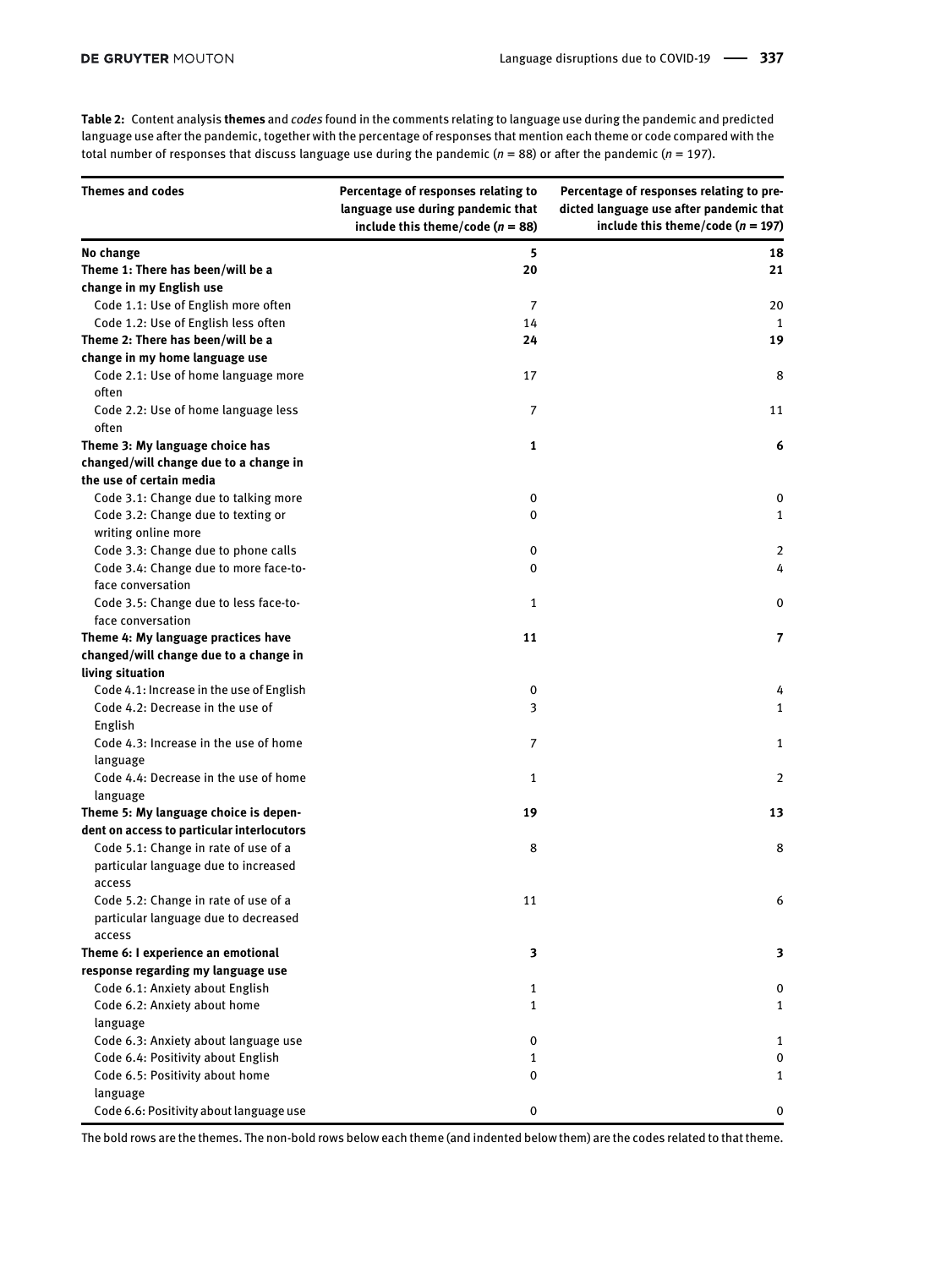We illustrate our approach using three responses  $(12)$ – $(14)$ . Response  $(12)$  relates to three themes: 1, 2, and 6. Specifically, the student anticipates using English more often after the pandemic is over (1.1), presumably at the expense of their home language, Marathi (2.2). At the same time, they make it clear that they have positive feelings toward their home language and will be sad to use it less often once things change (6.5). Response (13) also exemplifies Theme 1. This participant reports a decrease in the use of English (1.2) due to less contact with English-speaking friends (5.2). The participant mentions regular phone calls with friends in Nepal. As these calls are not presented as a new development, this comment was not coded for Theme 3. Response (14) mentions the importance of media choices. Again, phone conversations in the home language are mentioned, but portrayed as something that the participant has always done. The student mentions that they anticipate a change in their rate of English (1.1) due to increased in-person interactions (3.4).

- (12) I might start speaking English full-time again! And I will miss my mother tongue, Marathi! I feel like I'm a different person when I speak Marathi. (Uof T undergraduate)
- (13) I think I might be a little out of touch with English because having stayed on campus this whole summer with no jobs or internships has immensely diminished my contact with my friends. I do talk to some of my friends on phone but they are mostly my old friends back from Nepal and I mostly use Nepali to speak with them. It feels like ages since I have last used English fully to communicate my feelings and emotions. (UR undergraduate)
- (14) There will definitely be more face-to-face conversation in English, but other than that I don't expect my practices to change. I'll keep having phone conversations in Russian with my family and some of my friends, and will keep having online and phone conversations with my English-speaking friends who are in different countries right now. The only difference will be that I'll have more face-to-face conversations in English with my English-speaking colleagues and in grocery stores/cafes/etc. (UR graduate)

## <span id="page-7-0"></span>4 Results

The responses regarding the participants' practices during the pandemic illustrate that many students have increased the use of their home language. Of the responses, 24% mention a change in the use of home languages, with 17% reporting an increase in the use of the home language. These increases in home language use are concomitant with a decrease in the use of English: 20% of the responses mention a change in the use of English, with 14% reporting a decrease.

Of the 197 comments that mention long-term effects, 19% predict a change in home language use, although the predictions are split between an increase or a decrease in home language use. Fifty-eight percent of those predict that it will decrease once the pandemic is over, with many comments such as (15) and (16) suggesting a return to the pre-pandemic status quo:

- (15) I will go back to using english as my main language for communication (UR undergraduate)
- (16) I think it will return to my language practices before covid 19. (Uof T undergraduate)

Twenty-one percent of the 197 comments about long-term effects predict a change in English use once the pandemic is over (in this case, almost all predict an increase). Thirty-six responses (18%) do not anticipate long-term changes in their language use.

Many students believe that their language choices will be influenced by differential access to particular interlocutors (13%), but there is no agreement about whether there will be increased or decreased access. In many cases, students' current living situation favors greater use of the home language, but they largely expect to return to greater use of English after the pandemic. Students also note that other communicative practices have changed. Four report feeling isolated now and anticipate having more contact after the pandemic. Here are two examples of reported changes in communicative practices (media choice):

(17) I am talking to less people and interacting less, so I have limited interactions with people who speak different languages (the ones I learned outside my family). (UR undergraduate)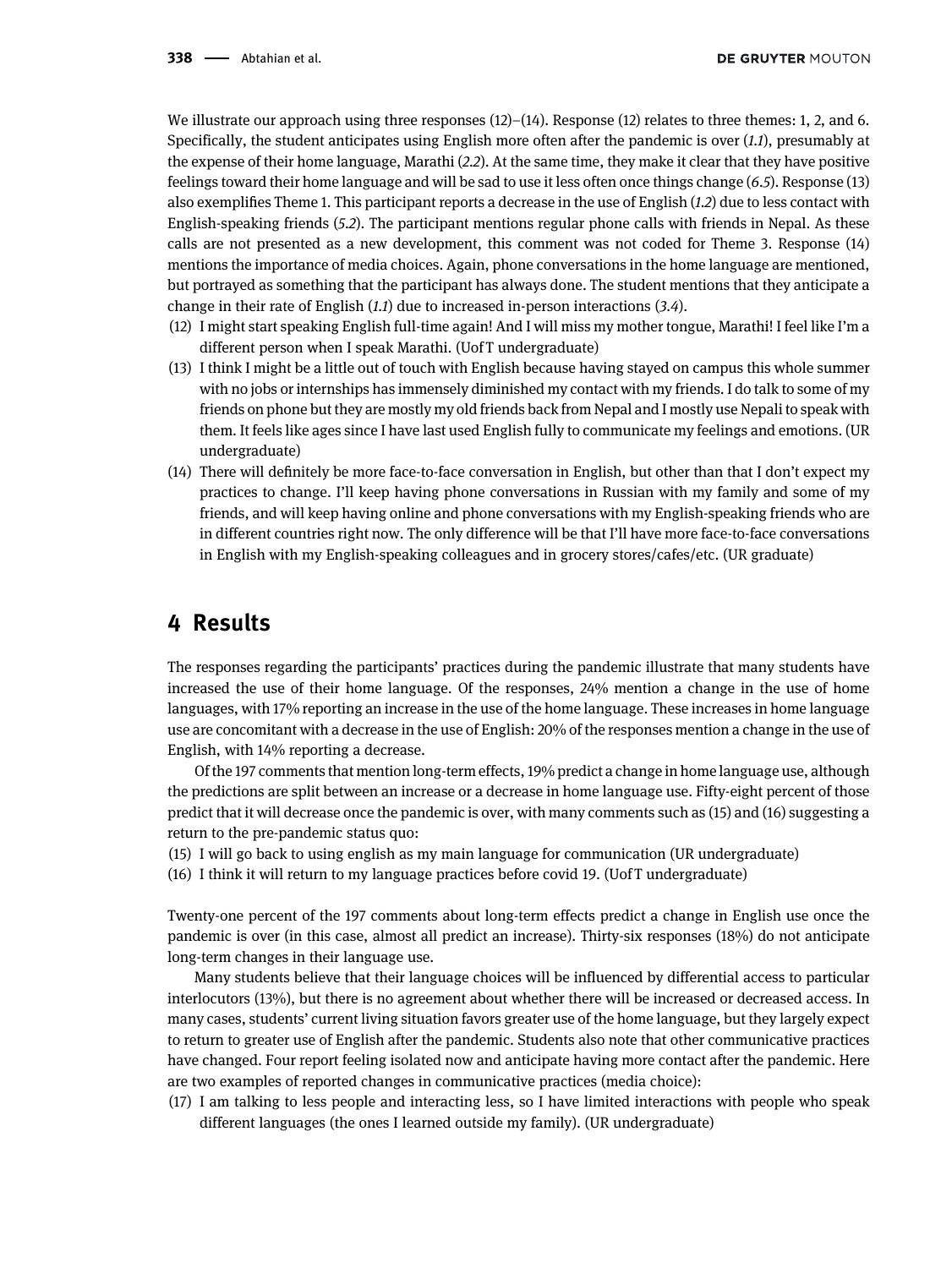(18) I think that because of the shift to more socializing and communicating online, I'll be speaking more English and less Spanish in general because I won't have as much time to spend talking to my spanish speaking friends. And while I'll be speaking Spanish and Portuguese at home, my language used at home is relatively very broken. (UR undergraduate)

Fourteen responses (7%) foresee that changes in living situation will affect them; half of these anticipate an increase in the use of English. Changes in the manner of interaction (face-to-face vs. online) also play a role here: 6% anticipate that such changes will influence their language choice post-pandemic.

In sum, different participants anticipate quite different long-term outcomes. Given the diversity of respondents, this is not unexpected. Many speakers report access to interlocutors as a key factor in determining their language choice. Changes in living situation and the use of different media (especially the ability to stay in touch remotely) also play a role. As the qualitative coding of the responses in  $(12)–(14)$  shows, these factors are often interrelated, with students reporting changes in access to particular interlocutors because of changes in the use of certain media.

# 5 Ethical considerations for online surveys

Several ethical considerations have arisen during this project. With respect to survey methods, we found it important to include open-ended questions, rather than only including forced-choice questions that limit responses to types expected by the researchers. There is some trade-off: the analysis of these questions, particularly reiteratively selecting representative codes and themes, is time-consuming for the researchers. However, it allows us to ensure that participants' views are well represented.

The resulting responses raise ethical considerations for studies of language shift, specifically responses related to Theme 6. As (19) and (20) show, the pandemic has taken an emotional toll on students. Response (20) discusses experiences with racism.

- (19) Very bad. I had to come home because of the pandemic and basically no one speaks English here. I am glad that I made friends when I was in the U.S. so I can kind of practice with them. But not be able to actually speak it every day it is hard. I am pretty sure that my ascent is going to be bad, and I already started forgetting some words. (UR undergraduate student)
- (20) As a native Korean speaker, I used to mostly use Korean during a conversation with my Korean friends, but after reading so many articles about racist hate crimes that happened during the pandemic, my friends and I started to talk to each other with English when we're outside. I don't know if I'm just paranoid but the racist and hostile incidents that happened to me and my friends kinda traumatized me and I realized that I have been consciously reducing the usage of non-English language especially when I'm outside. I feel like even in the future, after the pandemic dies down, I might still use English more when I'm outside so at least no one'll yell "Learn English or go back to your Ching Chong virus home" or "shut up with your whiny language" at me in the public. :( (UR undergraduate student)

As the survey is online and anonymous (except for participants who offered contact details for follow-up or debriefing), we did not have opportunities to connect with participants who expressed anxiety or negative feelings. While this was not frequent (only six comments mentioned negative emotional responses), these responses to an online survey serve to highlight the fact that questions that researchers may perceive as straightforward, such as how participants' language use has changed, can be emotionally loaded for respondents. Especially in cases where (immediate) follow-up is not possible, it may be important to acknowledge this possibility to participants.

There were additional ethical considerations around compensating participants, which we did not do. We felt that inviting students, particularly international students who may have been feeling the isolation more than others, to communicate about their experiences during the pandemic was an opportunity rather than a burden. The survey provided a chance to give multilingual students a "voice" at a crucial time and was not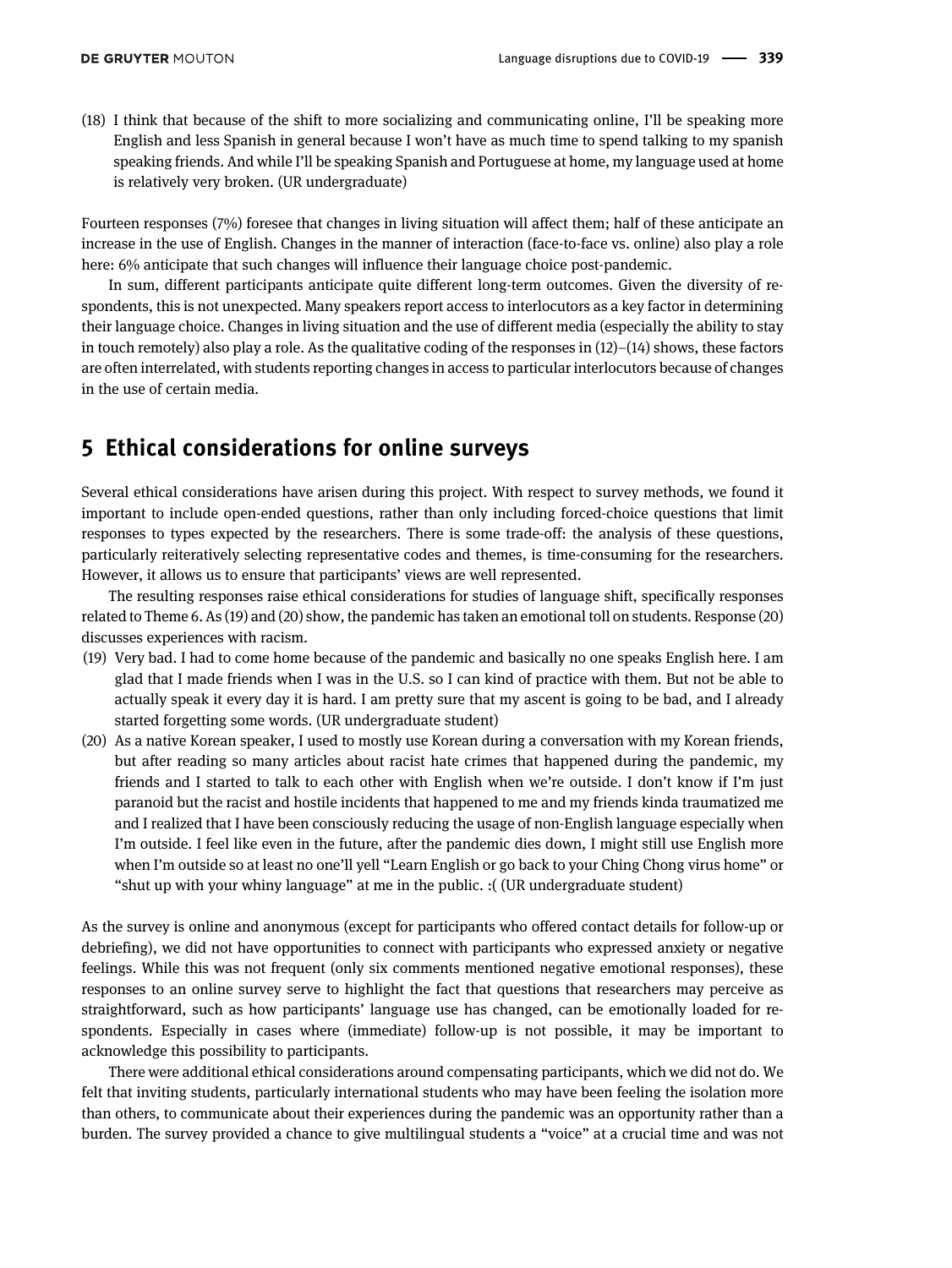funded. Furthermore, the survey was short. It was estimated (by Qualtrics) to take only 10 min. For all of these reasons, we did not offer compensation. Perhaps as a result, many participants (over 400) answered the "quick" forced-choice parts of the survey but only 12 contributed audio-recordings. However, 70% indicated that they might be willing to do so in the future and 72% expressed interest in our findings. For future work we will consider whether the benefits to the participants of having their voices documented through a brief and relatively low-risk survey outweighs the fact that compensation might increase the participation rate.

# 6 Conclusion

We framed our research questions around the notion that the inhibition of weak tie interactions to curb the spread of COVID-19 and the consequent strengthening of dense intergenerational networks is likely to have short-term effects and perhaps long-term effects for the maintenance of home languages for multilingual students. Tellingly, our participants report that the pandemic lockdowns have led to more interaction with interlocutors in their dense networks and fewer with weak tie interlocutors. Participants perceive the importance of this shift for their current language practices as well as their future language use.

Follow-up with participants, via additional surveys, is anticipated to see how expectations match future practices. It remains to be seen whether these predictions about language use will be borne out, or whether short-term increases in home language use will in fact lead to increased heritage language maintenance in the future when "normal" life resumes (We expect that permanent changes for international students who return to their home country after finishing their studies are less likely). We are also exploring ways to address the ethical considerations that our survey methodology raised and using our findings to benefit the communities we work with [\(Wolfram et al. 2008\)](#page-10-6); this may take the form of outreach talks at our universities to raise awareness for the challenges faced by multilingual students and how these might be addressed.

We are confident that the methodology introduced here, specifically the qualitative analysis of students' responses, can also contribute to the analysis of more traditional interview data gathered during the pandemic (e.g., [Nesbitt and Watts 2022](#page-9-7)) or self-recordings (see [Hall-Lew et al. this issue;](https://doi.org/10.1515/lingvan-2021-0053) [Sneller et al. this issue\)](https://doi.org/10.1515/lingvan-2021-0051), and look forward to future work along those lines.

Acknowledgments: The authors would like to acknowledge our participants for sharing their responses with us; Betsy Sneller, the participants in the 2021 LSA "Workshop on COVID-era Sociolinguistics", and Nathan Sanders for comments on earlier versions of this paper; and the Heritage Language Variation and Change research assistants at the University of Toronto for recruiting participants. We would also like to gratefully acknowledge the work of University of Rochester student and research assistant Erin Toohey.

Research funding: This project was partially funded by a SSHRC Insight Grant (425-2016-1430) awarded to Naomi Nagy.

#### References

<span id="page-9-4"></span>Carmichael, Katie. 2017. Displacement and local linguistic practices: R-lessness in post-Katrina Greater New Orleans. Journal of Sociolinguistics 21(5). 696–719.

<span id="page-9-6"></span><span id="page-9-0"></span>Cheshire, Jenny. 1982. Variation in an English dialect: A sociolinguistic study. Cambridge: Cambridge University Press.

Cornish, Flora, Alex Gillespie & Tania Zittoun. 2014. Collaborative analysis of qualitative data. In Uwe Flick (ed.), The SAGE handbook of qualitative data analysis, 79–93. London: SAGE.

<span id="page-9-3"></span><span id="page-9-1"></span>Granovetter, Mark. S. 1973. The strength of weak ties. American Journal of Sociology 78(6). 1360–1380.

<span id="page-9-2"></span>Labov, William. 1973. The linguistic consequences of being a lame. Language in Society 2(1). 81–115.

<span id="page-9-7"></span>Milroy, James & Leslie Milroy. 1985. Linguistic change, social network, and speaker. Journal of Linguistics 21(2). 339–384.

Nesbitt, Monica & Akiah Watts. 2022. The Eastern Massachusetts Life and Language Project goes virtual: Utilizing social media and videoconferencing for linguistic fieldwork. Unpublished manuscript.

<span id="page-9-5"></span>Roberts, Julie. 2016. Internal boundaries and individual differences: /aʊ/ raising in Vermont. American Speech 91(1). 34–61.